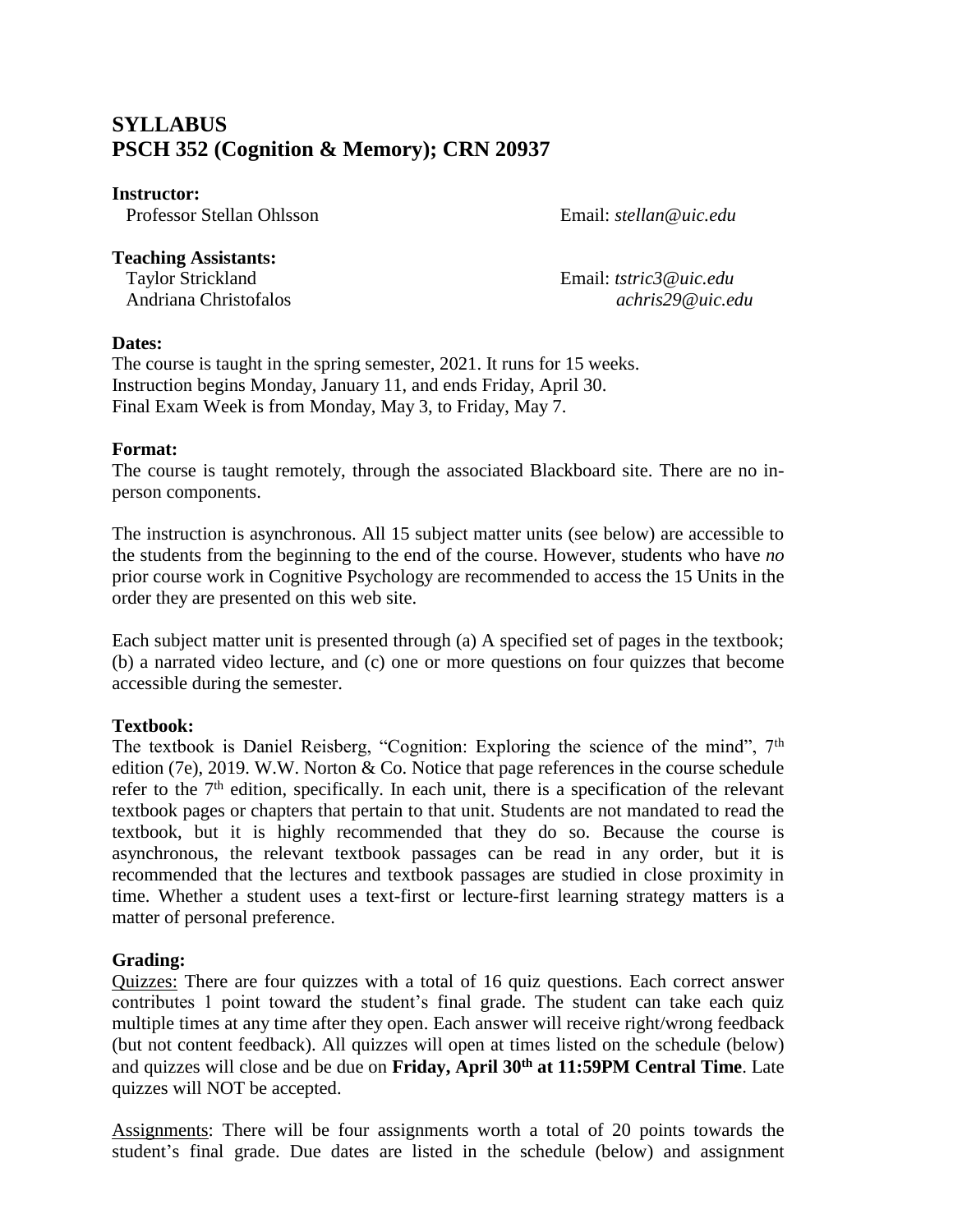instructions are posted in the "Assignments" tab on Blackboard. All assignments must be submitted via the appropriate SafeAssign submission portal on Blackboard.

Final Exam: There is a Final Examination with a total of 48 questions. Each correct answer contributes 2 points toward the student's grade. The Final Examination can only be taken once, and only during Finals Week. The Final Exam will open and become available on **Monday, May 3rd at 8:00AM Central Time**. The Final exam will close and be due on **Friday, May 7th at 5:00PM Central Time**. Late Exams will NOT be accepted.

| <b>Item</b>         | <b>Points</b>  |  |  |
|---------------------|----------------|--|--|
| Quiz 1              | 2              |  |  |
| Quiz 2              | 6              |  |  |
| Quiz 3              | 3              |  |  |
| Quiz 4              | 5              |  |  |
| <b>Memory Diary</b> | 12             |  |  |
| Chunking Lab        | $\overline{2}$ |  |  |
| Reverse Alphabet    | $\overline{2}$ |  |  |
| Lab                 |                |  |  |
| Deductive Reasoning | $\overline{2}$ |  |  |
| 1 Lab               |                |  |  |
| Deductive Reasoning | $\overline{2}$ |  |  |
| 2 Lab               |                |  |  |
| Final Exam          | 64             |  |  |
| <b>TOTAL</b>        | 100            |  |  |

Grading Point Breakdown:

# **Objectives:**

The objective of the *Cognition and Memory* course is to give the student a basic understanding of the cognitive functions of the human mind. The most central cognitive functions are attention, memory, and thinking. There are other cognitive functions as well, such as imagery, perception, and so on, but they are not covered in this course (but the interested student will find some material about them in the textbook). In the cognitive approach, the operation of the cognitive functions is explained in terms of information processes. For each function, researchers ask what information is processed, and how. The answers are related to everyday experience as well as findings from the research literature. Some cognitive phenomena are familiar from everyday life; others are more surprising or unexpected. At the end of the course, the student should be able to use the cognitive concepts and principles taught in the course to understand cognitive phenomena. The secondary objective is that the student should come to understand the methods that are used to study human cognition, interpret findings, and read research reports.

# Study Strategy Recommendations

The subject matter is divided into 15 Units. The units are grouped into four topics: background; (long term) memory; attention and capacity limits; and thinking (problem solving). The content is presented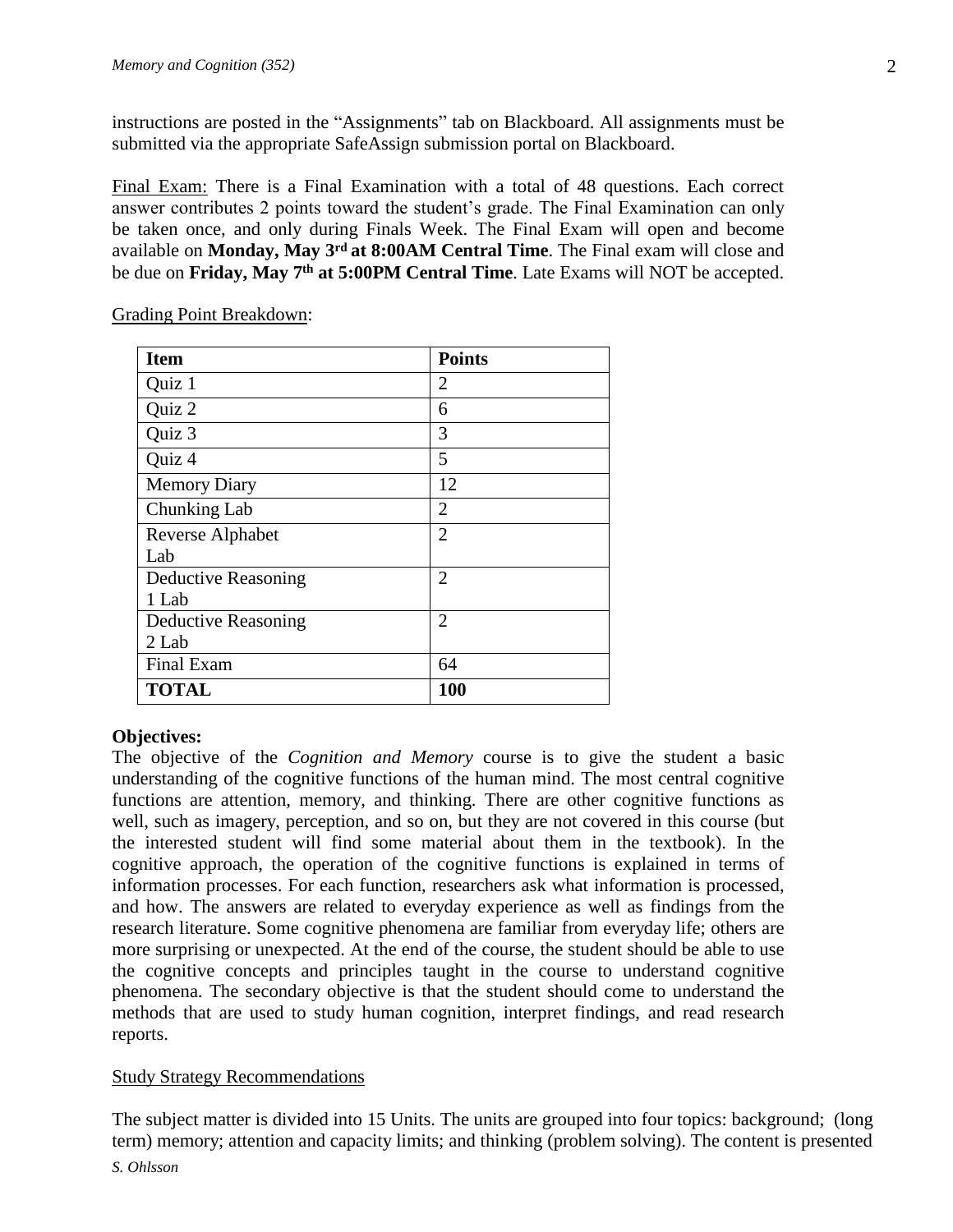through four streams of instruction: textbook pages; narrated lectures; homework assignments; and four quizzes.

The simplest way to study for this course is to study the units in sequence  $1 - 15$ , one subject matter unit per week. For each Unit, read the indicated textbook pages, listen to the relevant lecture, carry out the associated homework assignment(s), if any, and take the quiz for that topic.

You can take a quiz multiple times, so the quizzes serve as a feedback mechanism: If you answer all items correct on a quiz, then you have obviously acquired the knowledge associated with that topic. If not, then go back and study that Unit some more; then re-take the quiz. Eventually, you will get all correct on that quiz; then it is time to move on to the next Unit.

Notice that at the end of the semester, your highest score on a quiz is added to your Total score, so the quiz scores contribute to your final grade. Because we add the *highest* score, you cannot lose by retaking a quiz where you missed an item or two.

So: Pick a Unit; read; listen; do the homework (if any); test yourself by taking the quizzes; go on to the next Unit. That's the straightforward way to approach this course.

But you don't have to follow this sequence. One consequence of the course being totally asynchronous is that you can study in other ways. Try this: As soon as a quiz becomes available (there are four of them and they pop up at the ends of the topics), take the quiz. You might have prior knowledge from other psych classes or some other source that enables you to do well on a quiz. If you score the maximum on a quiz, then you know that you don't have to spend much effort studying that Unit/topic. Perhaps you can think of other ways to use the asynchronous aspect of the course to your advantage.

At the end of the semester, there is a Final Exam. It is not a good idea to delay taking the Final until the last day of Finals week. It is tempting to do so, because it gives you extra time to study. But something might go wrong, leaving your exam answers hanging in cyberspace. It is safer to take the Final Exam no later than the afternoon of Thursday in Finals week.

The subject matter is divided into 15 units:

# Unit 1:

A brief historical overview of how Cognitive Psychology developed in the last one hundred years.

# Unit 2:

The three main cognitive functions in long-term memory. The factors that determine the efficiency of encoding include repetition, depth of processing, and amount of relevant prior knowledge. Encoding works by linking new information to information that is already encoded.

# Unit 3:

Information can always be represented in different ways, using different 'codes'. Some representations might be more useful than others for a particular task or situation.

# Unit 4: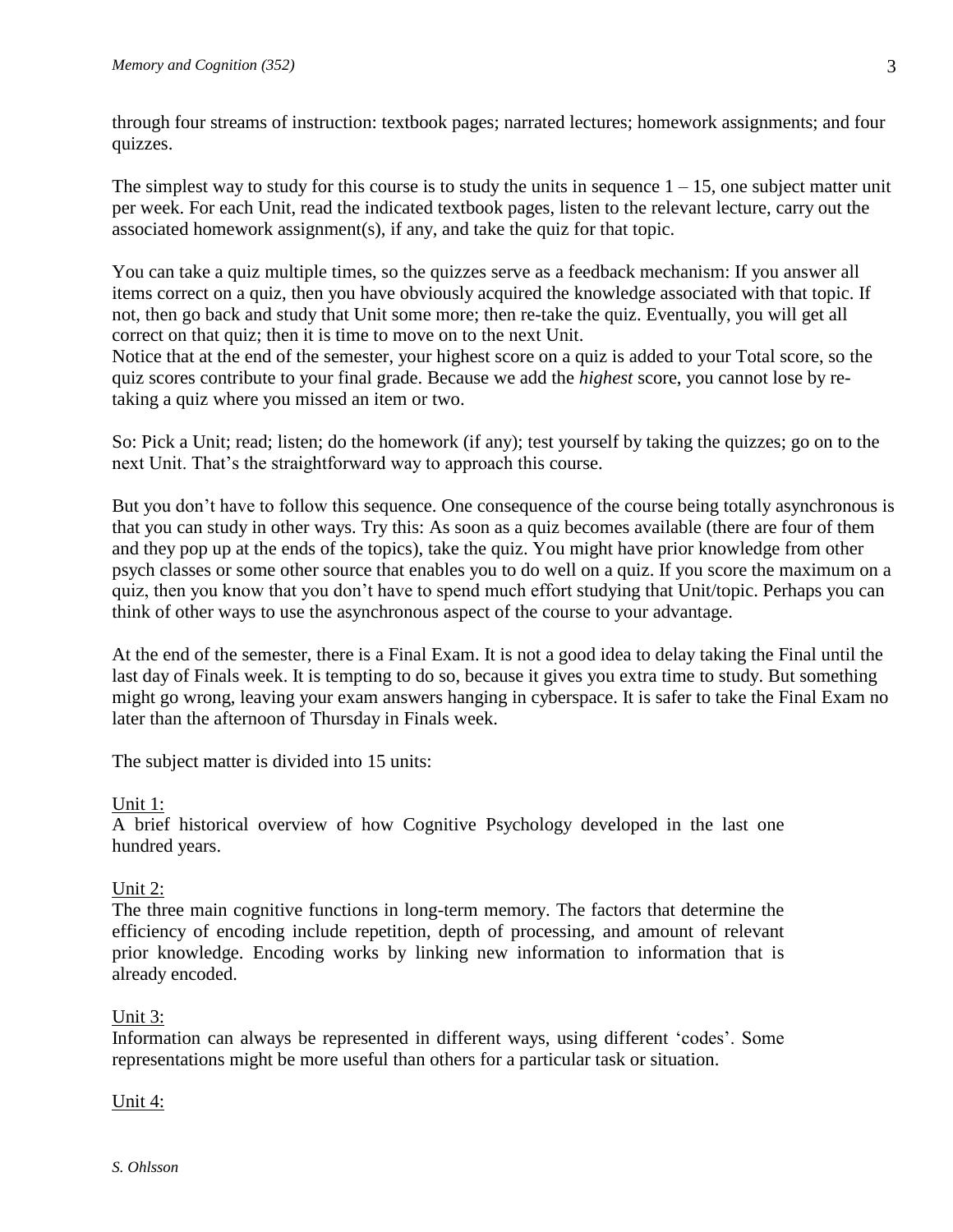Information has to be retained in memory, if it is to be used at some later time. A strong hypothesis about retention is that information, once encoded, is affected more by interference than by passive fading.

### Unit 5:

Information has to be retrieved from memory when it is to be used. Retrieval happens through spread of activation.

#### Unit 6:

Memories tend to change over time, so what is retrieved is represented in memory in a distorted form.

### Unit 7:

Sources of memory distortions include lack of source monitoring and encoding specificity.

### Unit 8:

Both selective and divided attention are subject to capacity limitations.

### UNIT 9:

The capacity of short-term time memory (STM) is often studied with the Digit Span Task. People escape the low capacity of STM by, in part, by representing information in chunks, i.e., familiar patterns of information.

#### Unit 10:

Working Memory has multiple parts, including the central executive, the rehearsal loop, and the visual scratchpad.

#### Unit 11:

Problems tend to be difficult to solve because the total number of possible solution paths that need to be evaluated is very large.

#### Unit 12:

Problems can be difficult to solve because the problem solver creates the wrong initial representation of the problem.

#### Unit 13:

People sometimes solve problems via analogy.

#### Unit 14:

People probably do not draw conclusions with content-free, logical inference rules.

#### Unit 15:

Systematic biases influence people's judgments about probabilities.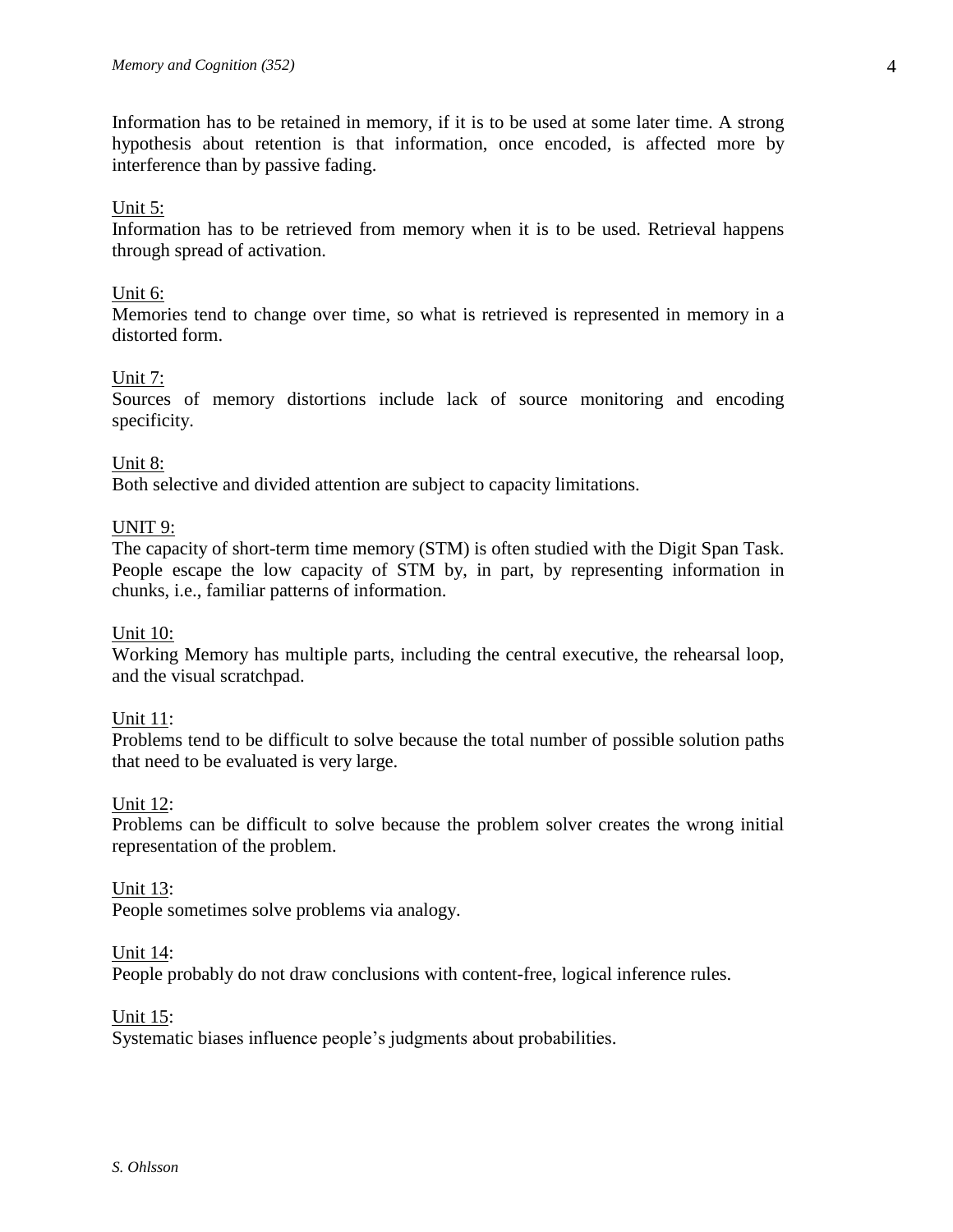| <b>Schedule</b> |             |                                                              |                             |                                                                           |  |  |
|-----------------|-------------|--------------------------------------------------------------|-----------------------------|---------------------------------------------------------------------------|--|--|
| Week            | <b>Date</b> | <b>Topics</b>                                                | Pages to<br><b>Read</b>     | <b>Assignments</b><br><b>Due</b>                                          |  |  |
| $\mathbf{1}$    | 1/11        | Unit 1: Learning goal; perspective; practical<br>information | Chapter 1                   |                                                                           |  |  |
| $\overline{2}$  | 1/18        | Unit 2: Memory: Encoding                                     | Chapter 6,                  |                                                                           |  |  |
|                 |             | How information enters memory.                               | begin on p. 214.            |                                                                           |  |  |
|                 |             | Quiz 1 opens 1/18 at 8:00 AM                                 |                             |                                                                           |  |  |
| 3               | 1/25        | Unit 3: Memory: Representation                               | Chapters 7 and 8            | <b>Reverse Alphabet</b>                                                   |  |  |
|                 |             | How is information stored?                                   |                             | Lab Due Monday<br>1/25 at 5:00 PM<br>(Central Time)                       |  |  |
| $\overline{4}$  | 2/01        | Unit 4: Memory: Retention                                    | Chapters 7 and 8            |                                                                           |  |  |
|                 |             | Information stays in memory - or?                            |                             |                                                                           |  |  |
| $\overline{5}$  | 2/08        | Unit 5: Memory: Retrieval                                    | Chapters 7 and 8            |                                                                           |  |  |
|                 |             | How information is accessed.                                 |                             |                                                                           |  |  |
|                 |             | Quiz 2 opens 2/08 at 8:00 AM                                 |                             |                                                                           |  |  |
| 6               | 2/15        | Unit 6: Memory: Distortion - 1                               | Chapters 7 and 8            |                                                                           |  |  |
| $\overline{7}$  | 2/22        | Unit 7: Memory: Distortion - 2                               | Chapters 7 and 8            | <b>Memory Diary Due</b><br>on Friday 2/26 at<br>5:00 PM (Central<br>Time) |  |  |
| 8               | 3/01        | Unit 8: Attention: Taking in information                     | Chapter 5                   |                                                                           |  |  |
| 9               | 3/08        | Unit 9: Short-term memory:                                   | Chapter 6 (pp. 194-<br>214) | Chunking Lab Due<br>on Monday 3/08 at                                     |  |  |
|                 |             | Chunking information.                                        |                             | 5:00 PM (Central<br>Time)                                                 |  |  |
|                 |             | Quiz 3 opens 3/08 at 8:00 AM                                 |                             |                                                                           |  |  |
| 10              | 3/15        | Unit 10: Working memory:                                     | Chapter 6 (pp. 194-<br>214) |                                                                           |  |  |
|                 |             | Processing information.                                      |                             |                                                                           |  |  |
| 11              | 3/22        | <b>SPRING BREAK</b>                                          |                             |                                                                           |  |  |
| 12              | 3/29        | Unit 11: Thinking:                                           | Chapters 12.13 &            |                                                                           |  |  |
|                 |             | Problem space search                                         | 14                          |                                                                           |  |  |